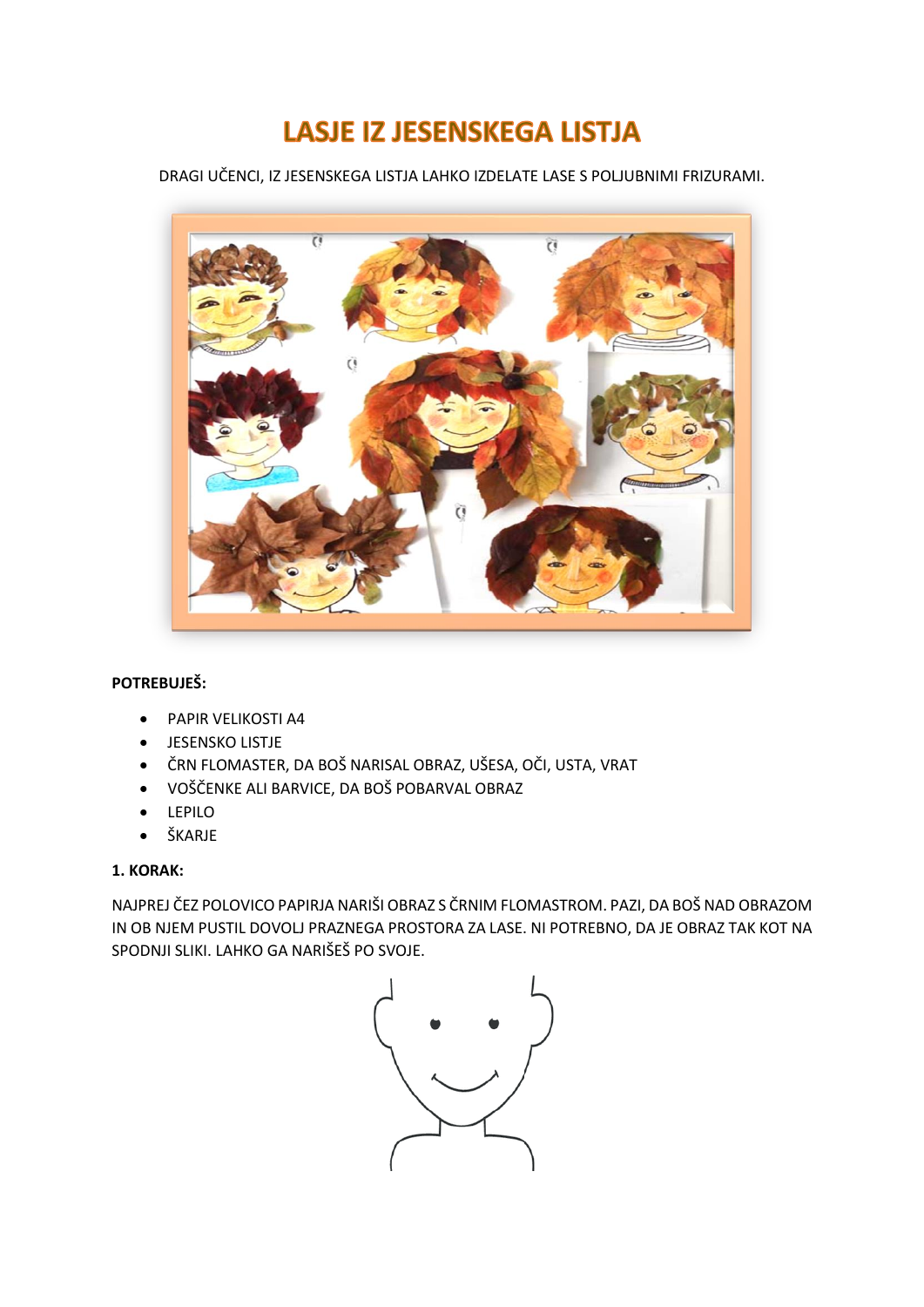## **2. KORAK:**

MESTO (NAD IN OKROG OBRAZA), NA KATEREGA BOŠ LEPIL LISTE, PREMAŽI Z LEPILOM.



## **3. KORAK:**

NA PREMAZANO LEPILO PRILEPI LISTE. SAM SE ODLOČI, KAKŠNO FRIZURO BOŠ IZBRAL. V POMOČ SO TI OBRAZI S FRIZURAMI NA PRVI IN ZADNJI STRANI.

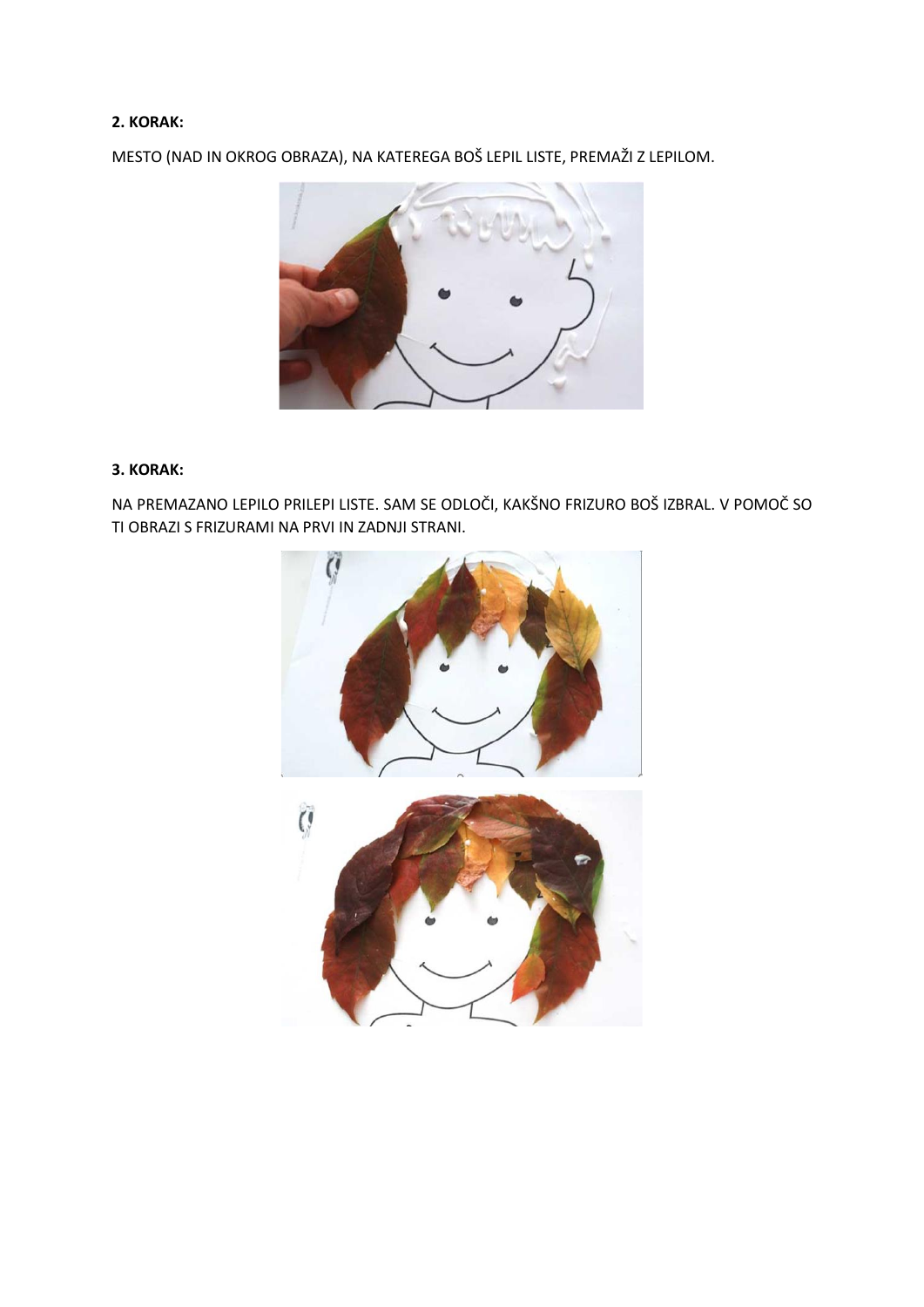#### **4. KORAK:**

Z RUMENO ALI ORANŽNO VOŠČENKO ALI BARVICO POBARVAJ OBRAZ.



## **5. KORAK:**

IZ BELEGA PAPIRJA IZREŽI TRAKEC (TA BO SLUŽIL ZA NOS) IN GA POBARVAJ Z ISTO BARVO, KOT SI POBARVAL OBRAZ.



#### **6. KORAK:**

TRAKEC ZALEPI IN GA PRILEPI NA OBRAZ (GLEJ SPODNJE SLIKE).